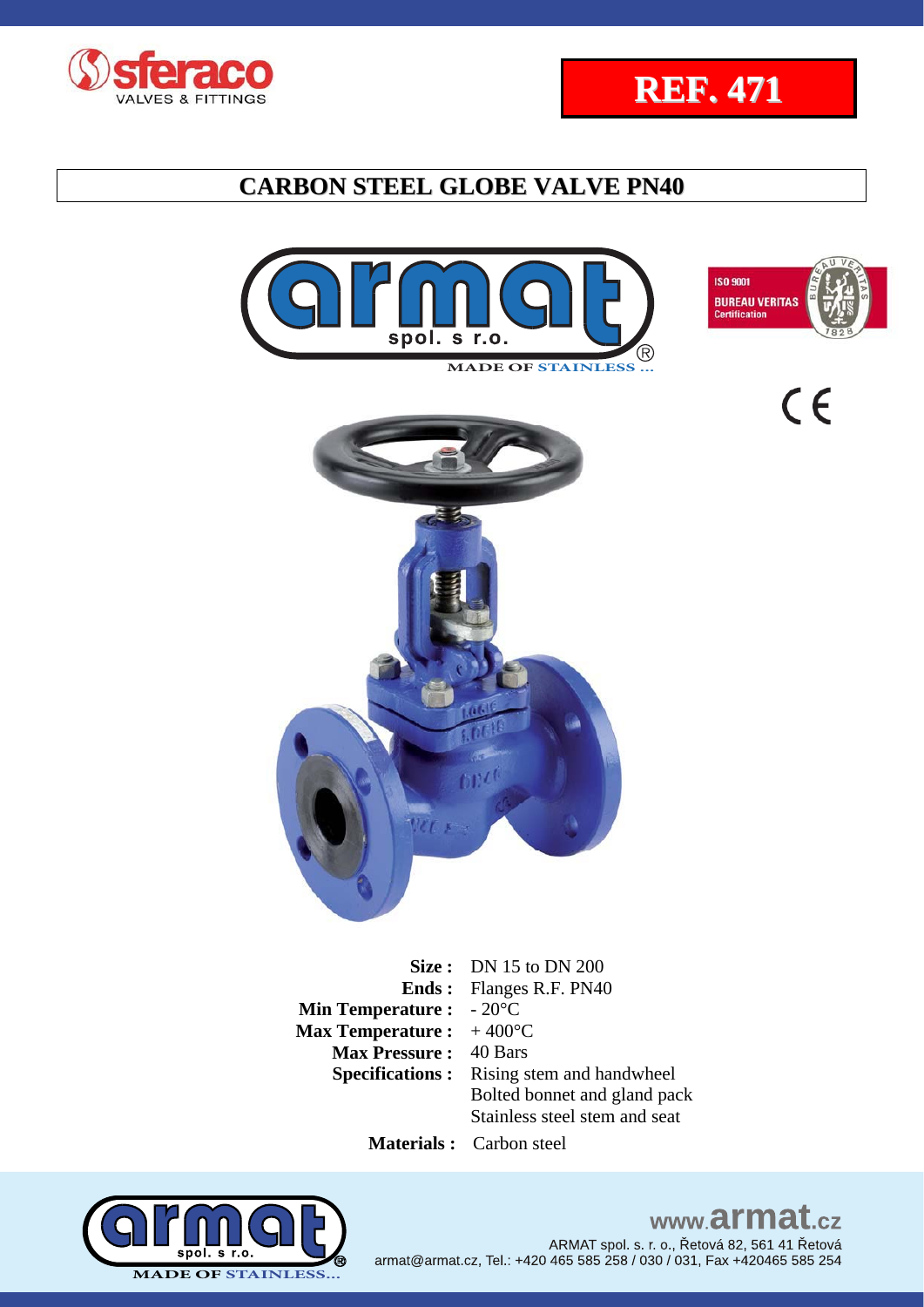



#### *SPECIFICATIONS :*

Respect the flow direction indicated by the arrow Rising stem and handwheel Bolted bonnet and gland pack Stainless steel stem and seat Pressed seat in the body Conical disc Flanges R.F. PN40 RAL 5002 blue painting, 15µ thickness

#### *USE :*

Common fluids of 2<sup>nd</sup> group Min and max Temperature Ts : - 20°C to + 400°C Max Presure Ps : 40 bars ( see graph under ) Keep greased the stem Not for thermic fluids Tighten the gland packing during setting

#### *FLOW COEFFICIENT Kvs ( M3 / h ) :*

| <b>DN</b>     | 15 | 20 | 25 | 32 | 40 | 50 | 65 | 80  | 100 | 125 | 150 | 200 |
|---------------|----|----|----|----|----|----|----|-----|-----|-----|-----|-----|
| $Kvs$ ( m3/h) |    |    |    | 19 | 30 | 46 | 70 | 115 | 150 | 220 | 310 | 675 |

*PRESSURE / TEMPERATURE GRAPH :*

**Pression**



#### *RANGE :*

Carbon steel globe valve flanges R.F. PN40 from DN 15 to DN 200 **Ref. 471**

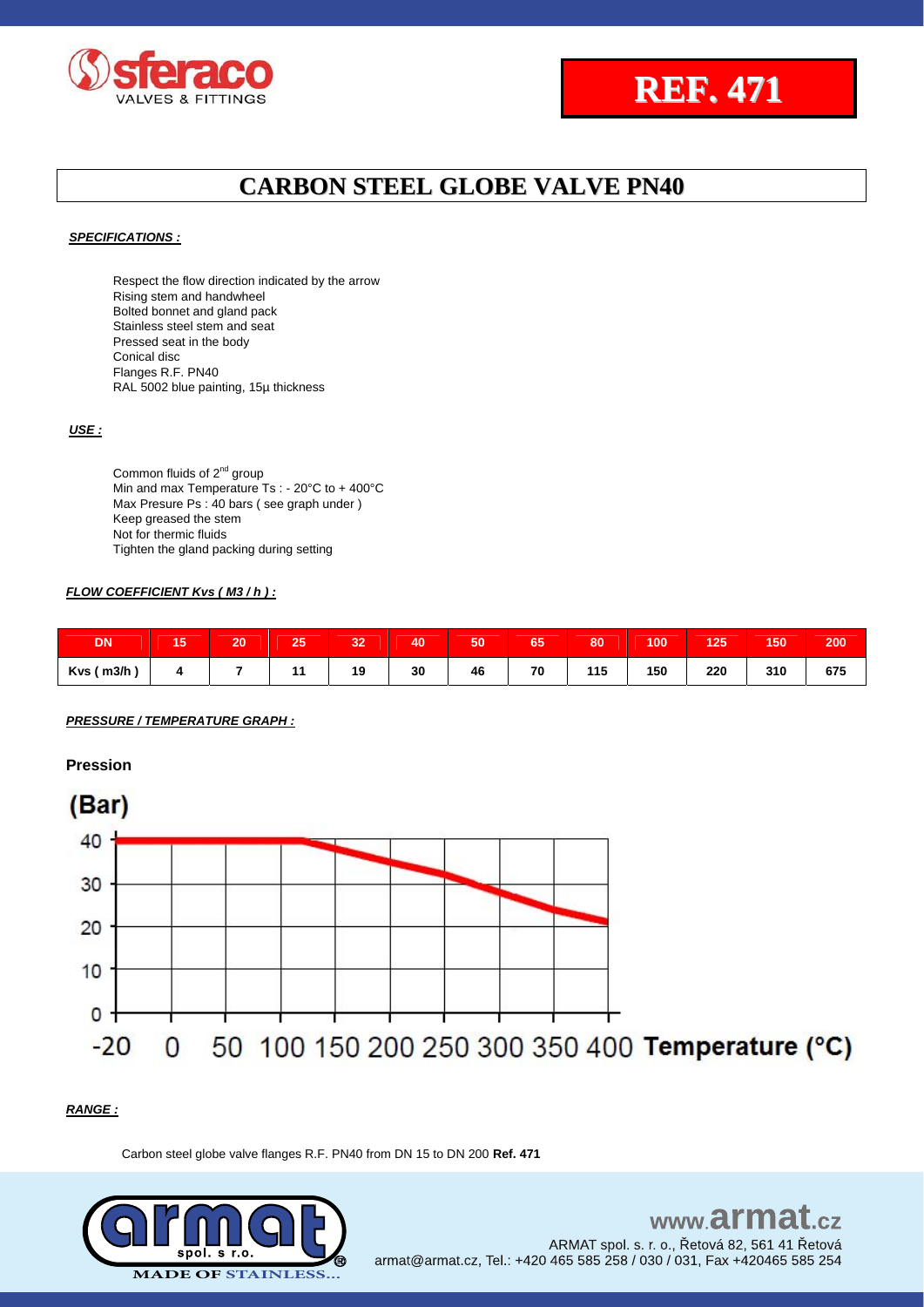



*MATERIALS :*



| <b>Item</b>    | <b>Designation</b> | MaterialsDN15-100      | <b>Materials DN125-200</b> |  |  |  |  |  |
|----------------|--------------------|------------------------|----------------------------|--|--|--|--|--|
| 1              | Body               | ASTM A216 WCB (1.0619) |                            |  |  |  |  |  |
| 2              | <b>Bonnet</b>      | ASTM A216 WCB (1.0619) |                            |  |  |  |  |  |
| 3              | Stem               | X12 CrNi S 18 8        |                            |  |  |  |  |  |
| 4              | <b>Disc</b>        | AISI 420 (1.4021)      | $A105 + S$ tellite         |  |  |  |  |  |
| 5              | Seat               | CA6NM                  | <b>AISI 304</b>            |  |  |  |  |  |
| 6              | Gland              | EN 10025               |                            |  |  |  |  |  |
| 6.1            | Gland ring         | EN 10087               |                            |  |  |  |  |  |
| $\overline{7}$ | Handwheel          | <b>EN GJS-400</b>      |                            |  |  |  |  |  |
| 10             | Gasket             | Graphite               |                            |  |  |  |  |  |
| 11             | Packing            | Graphite               |                            |  |  |  |  |  |
| 12             | Gland bolts        | Steel 5.6              |                            |  |  |  |  |  |
| 14             | Bonnet bolts       | Steel C35E             |                            |  |  |  |  |  |
| 16             | Handwheel nut      | Steel 5.6              |                            |  |  |  |  |  |
| 17             | Washer             | <b>Steel</b>           |                            |  |  |  |  |  |
| 19             | Lubricator         | <b>Brass</b>           |                            |  |  |  |  |  |



www.armat.cz

ARMAT spol. s. r. o., Řetová 82, 561 41 Řetová<br>armat@armat.cz, Tel.: +420 465 585 258 / 030 / 031, Fax +420465 585 254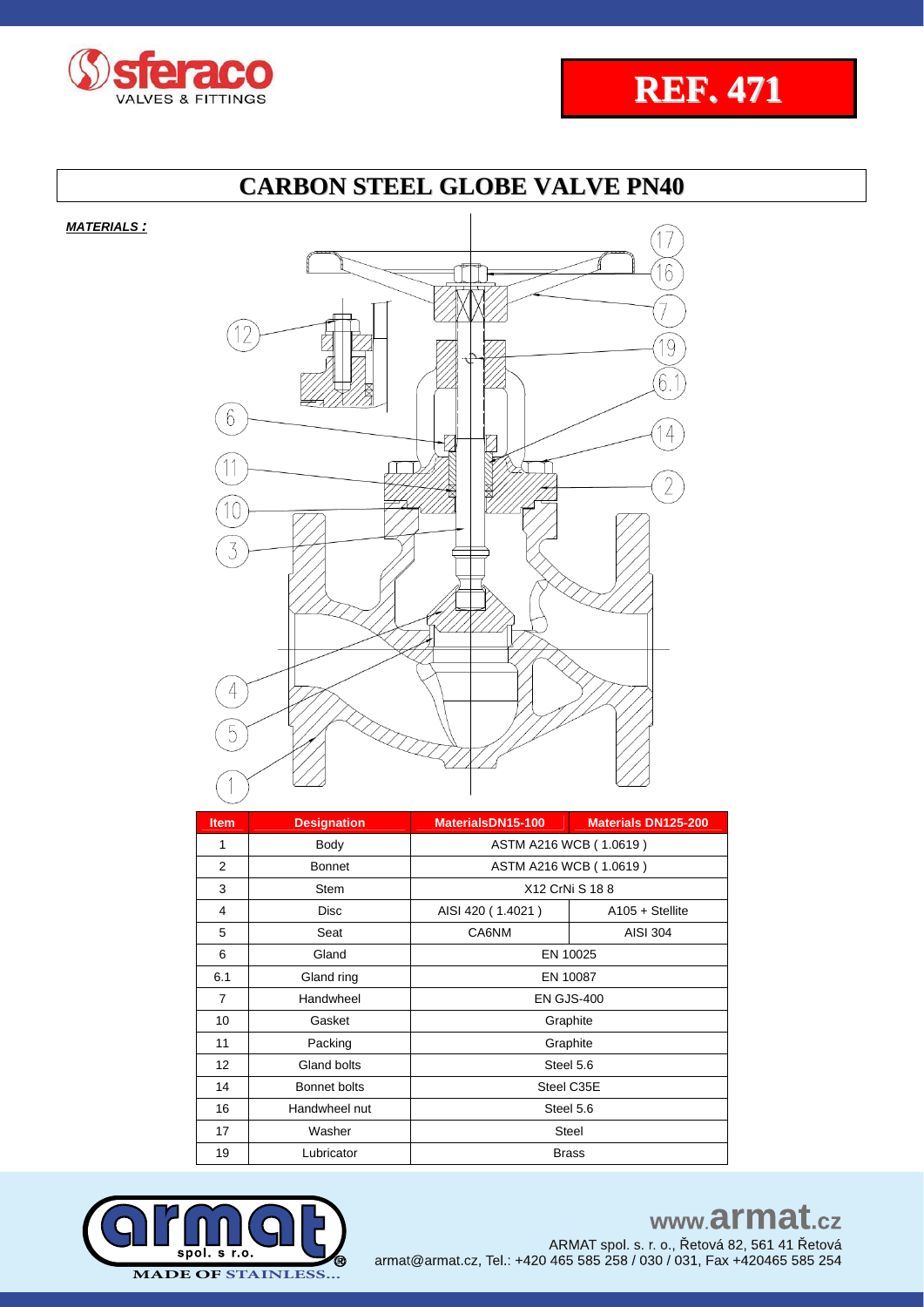



*SIZE ( in mm ) :* 



| Ref. | <b>DN</b>   | 15  | 20  | 25  | 32  | 40   | 50  | 65   | 80   | 100 | 125 | 150 | 200 |
|------|-------------|-----|-----|-----|-----|------|-----|------|------|-----|-----|-----|-----|
|      |             | 130 | 150 | 160 | 180 | 200  | 230 | 290  | 310  | 350 | 400 | 480 | 600 |
|      | н           | 190 | 195 | 220 | 219 | 254  | 265 | 328  | 341  | 376 | 488 | 531 | 663 |
| 471  | Øν          | 140 | 140 | 140 | 140 | 180  | 180 | 200  | 200  | 250 | 330 | 330 | 400 |
|      | Weight (Kg) | 3.5 | 4.3 | 6.3 | 7.3 | 12.5 | 15  | 22.5 | 27.5 | 42  | 67  | 99  | 200 |

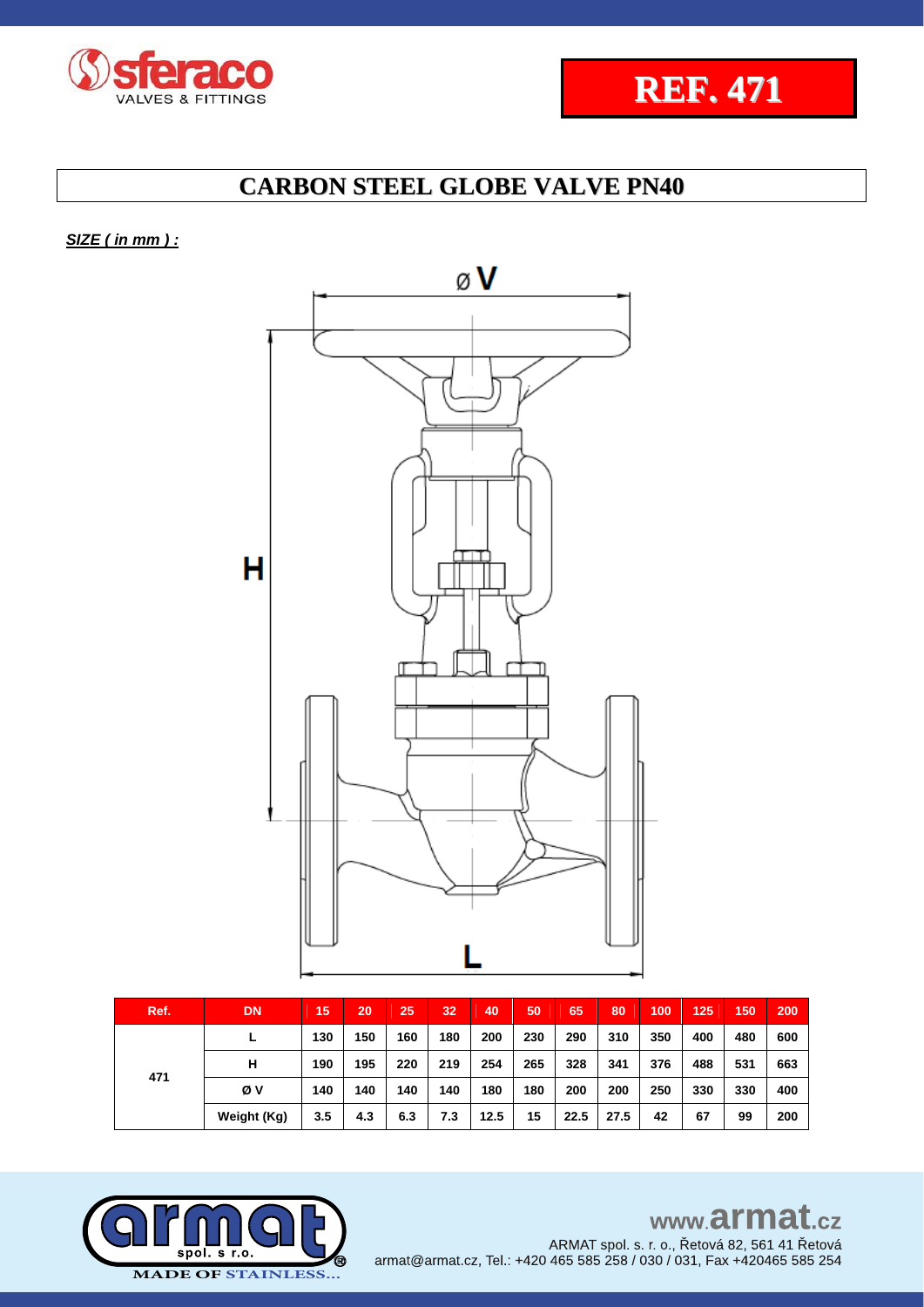

### *FLANGES SIZE ( in mm ) :*



| <b>DN</b> | 15     | 20     | 25           | 32            | 40            | 50     | 65     | 80     | 100    | 125    | 150           | 200     |
|-----------|--------|--------|--------------|---------------|---------------|--------|--------|--------|--------|--------|---------------|---------|
| ØC        | 45     | 58     | 68           | 78            | 88            | 102    | 122    | 138    | 162    | 188    | 218           | 285     |
| ØD        | 95     | 105    | 115          | 140           | 150           | 165    | 185    | 200    | 235    | 270    | 300           | 375     |
| ØΚ        | 65     | 75     | 85           | 100           | 110           | 125    | 145    | 160    | 190    | 220    | 250           | 320     |
| Nb x Ø L  | 4 x 14 | 4 x 14 | 4 x 14       | $4 \times 18$ | $4 \times 18$ | 4 x 18 | 8 x 18 | 8 x 18 | 8 x 22 | 8 x 26 | $8 \times 26$ | 12 x 30 |
| b         | 16     | 18     | 18           | 18            | 18            | 20     | 22     | 24     | 24     | 26     | 28            | 34      |
| е         | 2      | 2      | $\mathbf{2}$ | 2             | 3             | 3      | 3      | 3      | 3      | 3      | 3             | 3       |

#### *STANDARDS :*

Fabrication according to ISO 9001 :2008

Designing according to DIN 3840

Marking according to EN 19

DIRECTIVE 97/23/CE : CE N° 0035 Risk category III Module H

Pressure Tests according to EN 12266-1, range A

Length according to EN 558 series 1 ( DIN 3202 F1 )

Flanges R.F. according to EN 1092-1 PN40

**ADVICE :** Our opinion and our advice are not guaranteed and SFERACO shall not be liable for the consequences of damages. The customer must check the right choice of the products with the real service conditions.



#### www.armat  $c\overline{z}$ ARMAT spol. s. r. o., Řetová 82, 561 41 Řetová armat@armat.cz, Tel.: +420 465 585 258 / 030 / 031, Fax +420465 585 254